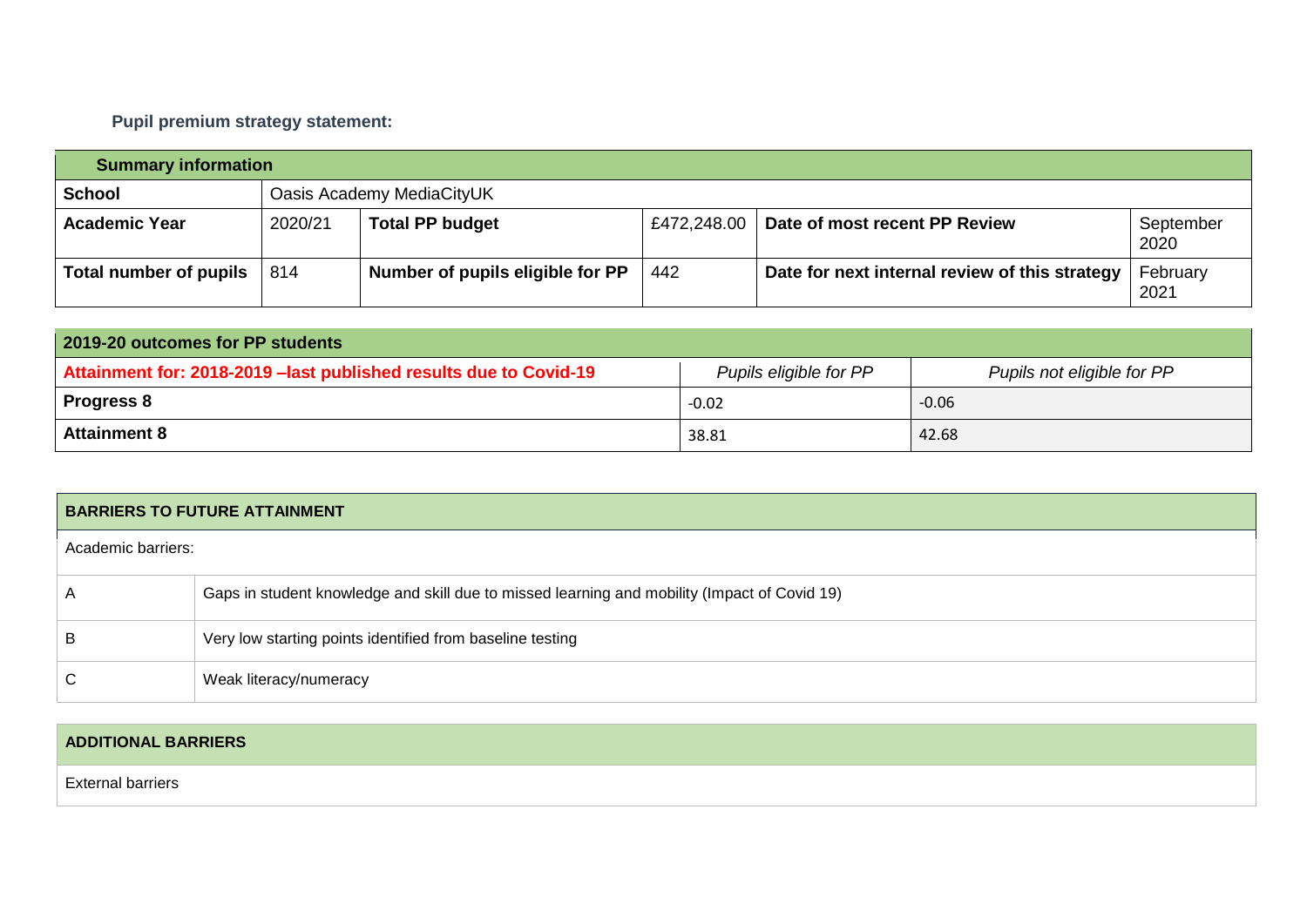| High level of social, emotional and mental health needs requiring personalized support and intervention |
|---------------------------------------------------------------------------------------------------------|
| Low self-esteem, aspiration and lack of resilience                                                      |
| Poor attendance and home engagement with limited FE or HE family experience                             |
| Material poverty in terms of space to work at home/digital disadvantage                                 |

| <b>INTENDED OUTCOMES</b> |                                                                                                                                 |                                                                                                                                                            |  |  |  |
|--------------------------|---------------------------------------------------------------------------------------------------------------------------------|------------------------------------------------------------------------------------------------------------------------------------------------------------|--|--|--|
| Specific outcomes        |                                                                                                                                 | Success criteria                                                                                                                                           |  |  |  |
| A                        | Attainment & Achievement: Students meet national expectations for achievement at Key Stage<br>4                                 | Attainment and progress measures improve so<br>that they are in line/better than national<br>averages. QA shows teaching and learning is<br>good or better |  |  |  |
|                          | Attendance: Sustained high attendance figures and reduced numbers of PA students                                                | Attendance that is in line or better than the<br>national average.                                                                                         |  |  |  |
|                          | Pastoral/Wellbeing: Supporting students with their pastoral needs, safety, and fulfilling their<br>potential outside of lessons | Reduce levels of exclusion in line with national<br>averages                                                                                               |  |  |  |
|                          | Careers/Post 16: Enhance support for Pupil Premium students post 16 destinations                                                | NEET data shows PP students attend post 16<br>provision, overcoming social and academic<br><b>barriers</b>                                                 |  |  |  |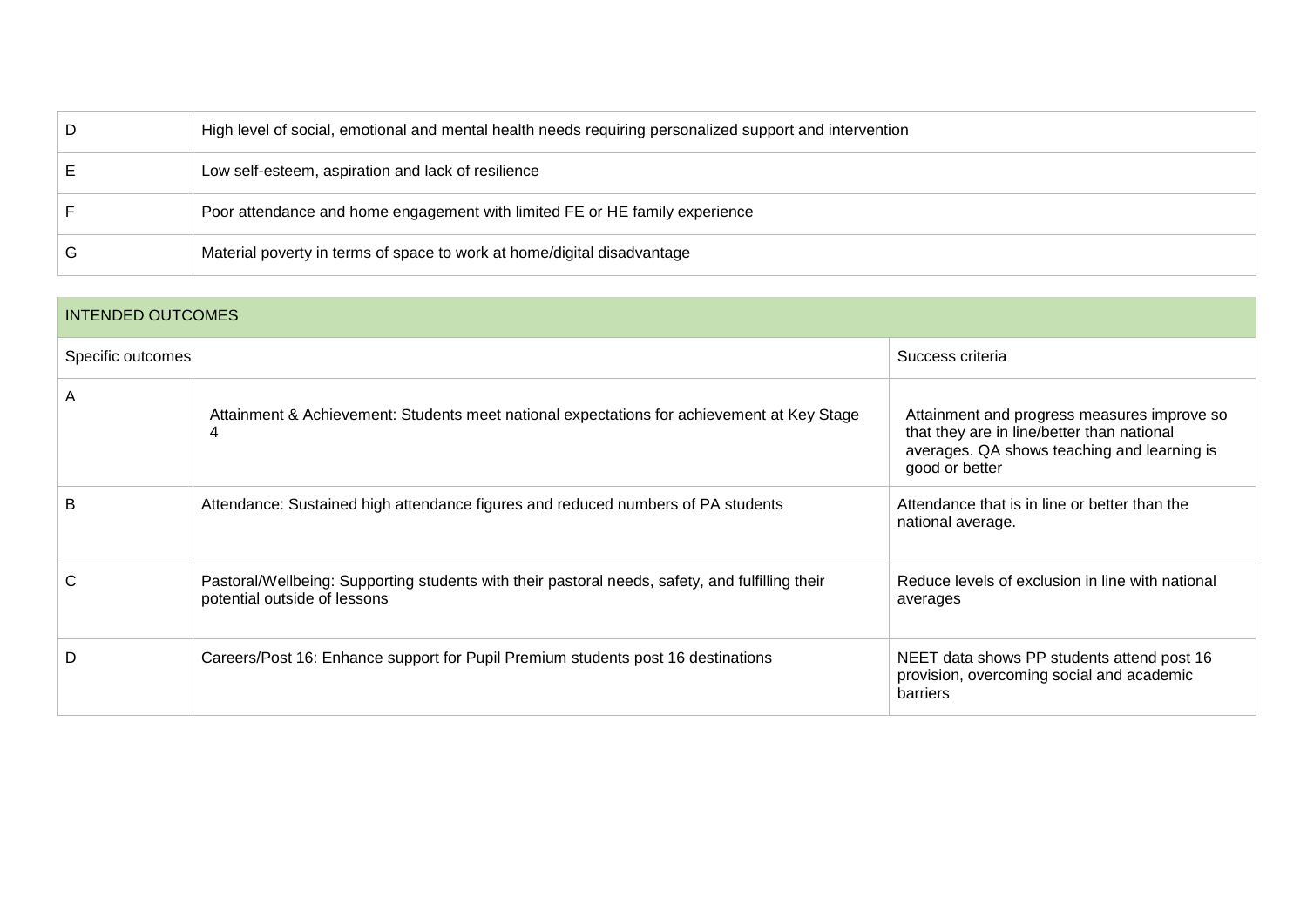## **Planned expenditure Academic Year 2020/2021**

The three headings below enable schools to demonstrate how they are using the pupil premium to improve classroom pedagogy, provide targeted support and support whole school strategies.

| i.<br>Quality of teaching                                                                                                                                   |                                                                                                                                                                                                                         |                                                                                                                                                                                                                                  |                                                                                                                                                                                 |                   |                                  |
|-------------------------------------------------------------------------------------------------------------------------------------------------------------|-------------------------------------------------------------------------------------------------------------------------------------------------------------------------------------------------------------------------|----------------------------------------------------------------------------------------------------------------------------------------------------------------------------------------------------------------------------------|---------------------------------------------------------------------------------------------------------------------------------------------------------------------------------|-------------------|----------------------------------|
| <b>Action</b>                                                                                                                                               | Intended outcome                                                                                                                                                                                                        | What's the evidence and<br>rationale for this choice?                                                                                                                                                                            | How will you make sure it's<br>implemented well?                                                                                                                                | <b>Staff lead</b> | When will<br>you review<br>this? |
| To ensure students have the<br>equipment necessary to<br>participate in learning, in<br>particular to overcome digital<br>disadvantage<br>Total = $£45,500$ | Creation of inclusive<br>$classrooms -$<br>stationary, stock and<br>equipment<br>All students to have<br>access to devices<br>required for digital<br>learning<br>All students to have<br>an IPAD (Horizons<br>project) | To ensure that any barriers to<br>learning are addressed prior to<br>teacher input thereby reducing<br>wasted time for all learners.<br>Extensive research EEF<br>highlighting widening digital gap<br>during global pandemic    | Through QA processes including<br>student/parent voice, lesson<br>observation and teacher feedback<br>Additional laptops for students                                           | <b>PMC</b>        | Termly                           |
| Joint PPA time to be used in<br>each faculty to develop subject<br>specific strategies to improve<br>teaching and learning<br>Total = $£25,738$             | All staff are<br>consistently good in<br>their classroom<br>practice thereby<br>ensuring good<br>progress for all<br>students                                                                                           | EEF indicates that PP students<br>benefit from good teaching and<br>learning more than their peers<br>through high quality teaching. Joint<br>PPA will allow co-planning to<br>develop staff subject and curriculum<br>knowledge | Line managers to check quality of<br>PPA sessions and through staff<br>voice<br>Quality Assurance of teaching and<br>learning<br>Progress data analysis<br><b>Student Voice</b> | PMC/SCO           | Termly                           |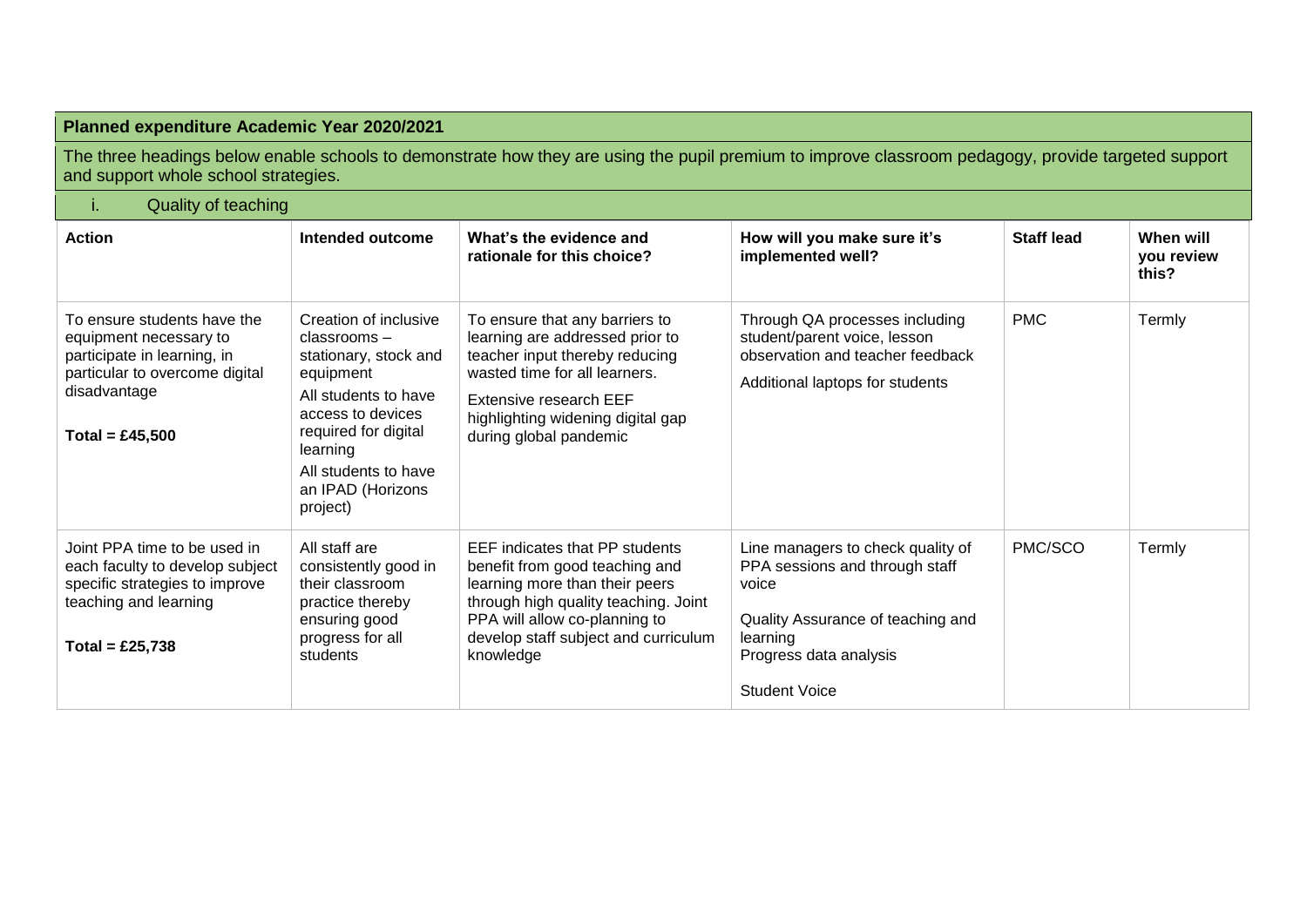| To develop the HPA Strategy<br>throughout KS3 and 4 to<br>improve achievement and<br>progress of HPA students<br>Total = $£10,600$                                                                                                                           | All staff are aware of<br>HPA PP students and<br>plan accordingly.<br>High quality<br>classroom practice<br>ensures good<br>progress is made | Data analysis shows<br>Interventions have previously<br>been targeted at mid-ability on<br>entry students, whilst they have<br>had an impact it is higher ability<br>on entry PP students where there<br>is often a gap in performance.                  | Through QA processes including<br>student/parent voice, lesson<br>observation and teacher feedback                     | PMC/SCO | Termly |
|--------------------------------------------------------------------------------------------------------------------------------------------------------------------------------------------------------------------------------------------------------------|----------------------------------------------------------------------------------------------------------------------------------------------|----------------------------------------------------------------------------------------------------------------------------------------------------------------------------------------------------------------------------------------------------------|------------------------------------------------------------------------------------------------------------------------|---------|--------|
| Whole-school literacy<br>interventions<br>1 x TLR -£4,600<br>BRP training x 6 days cover -<br>£2,760<br>2 x TA salaries - £38,864<br>2 x Intervention tutors -<br>£45,856<br>$Total = £92,080$                                                               | Every student is able<br>to access the<br>curriculum<br>All students' reading<br>age to meet or<br>exceed chronological<br>age               | Strong literacy skills are critical to<br>be able to participate fully in<br>modern life.<br>Literacy lead coordinates<br>cohesive approach to improving<br>literacy across the curriculum in<br>addition to targeted interventions<br>for those in need | Through data analysis,<br>progress/attendance and behavior<br>QA processes including book<br>scrutiny<br>Student voice | PMC/KEM | Termly |
| To raise achievement of PP<br>students in maths to be at least<br>in line with national average<br>through continued<br>implementation of mastery<br>strategy<br>1 x TLR - £4,700<br>£ Maths Mastery - £4,000<br>£ Hegarty Maths - £1,500<br>Total = £10,200 | PP students achieve<br>GCSE results in line<br>with their peers. 70%<br>of PP students make<br>expected progress in<br>Maths.                | Strong numeracy skills are critical<br>in order to be able to participate<br>fully in modern life.<br>Baseline data shows gaps in this<br>area                                                                                                           | Through data analysis,<br>progress/attendance and behavior<br>QA processes including book<br>scrutiny<br>Student voice | SCO/DJA | Termly |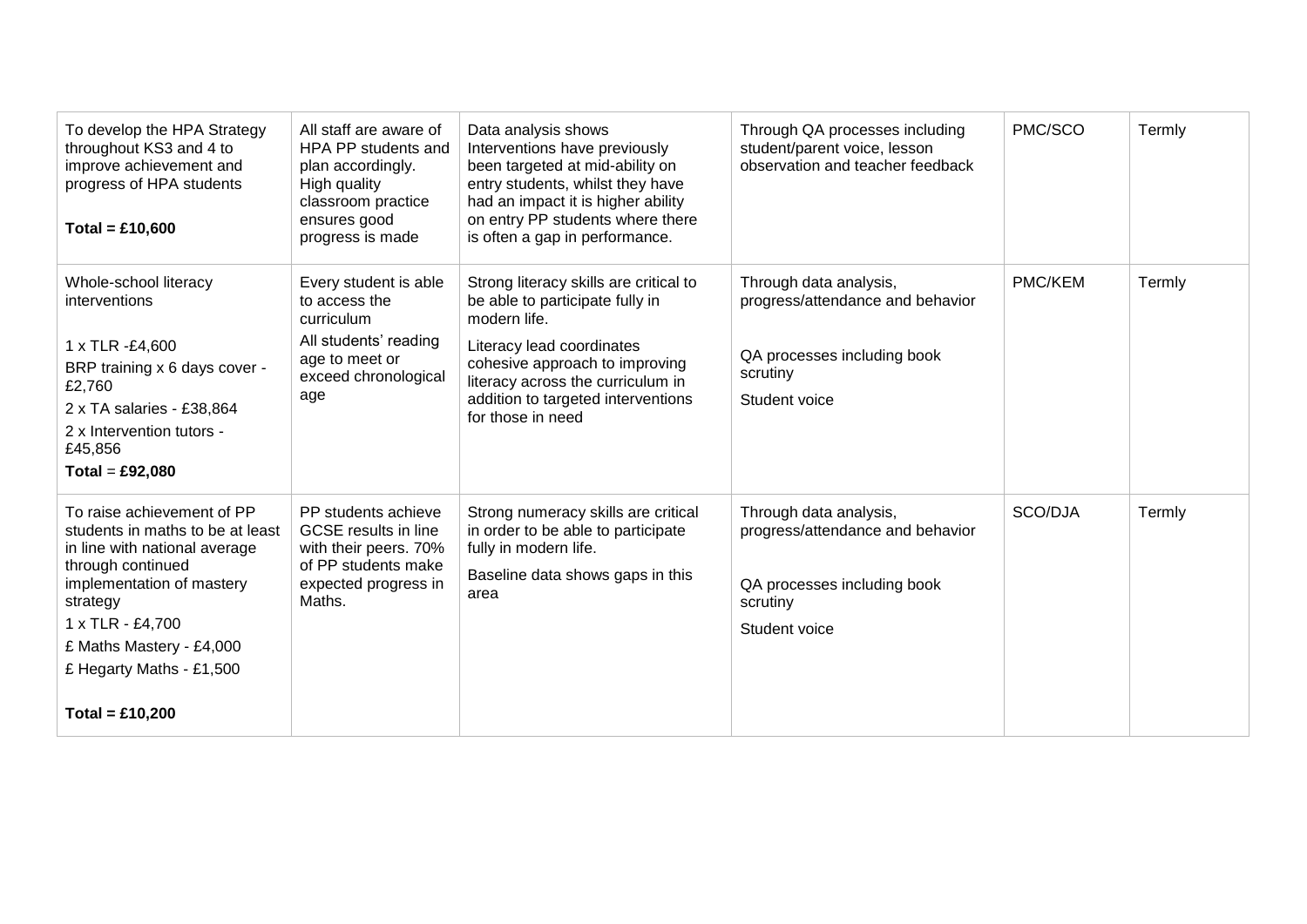| Tailored Revision Materials for<br>KS4 - £3,826.10<br>Revision guides for Year 11 -<br>£2,876.23<br>Total = £6,702.33 | To ensure students<br>study effectively in<br>preparation for<br>examinations                     | Tailored revision materials for all<br>exam classes in every subject are<br>required to ensure students have<br>access to study guides/aids<br>needed to maximize performance | Subject teachers through planning<br>QA through LM system<br>Student voice        | SCO               | Termly                           |  |  |
|-----------------------------------------------------------------------------------------------------------------------|---------------------------------------------------------------------------------------------------|-------------------------------------------------------------------------------------------------------------------------------------------------------------------------------|-----------------------------------------------------------------------------------|-------------------|----------------------------------|--|--|
| NQT and RQT programme<br>£28,000 + £2,610<br>£Cost of weekly meeting<br>salary- £3,290.58<br>Total = £33,900.58       | Early career stage<br>teachers are<br>supported to be<br>strong practitioners in<br>the classroom | We have a large number of early<br>career teachers this year and<br>helping to improve the quality of<br>education in their lessons will<br>impact on PP students             | NQT termly assessments QA of<br>teaching and learning for NQTs and<br><b>RQTs</b> | <b>JGO</b>        | Termly                           |  |  |
| Total budgeted cost                                                                                                   | £224,720.91                                                                                       |                                                                                                                                                                               |                                                                                   |                   |                                  |  |  |
| ii.                                                                                                                   | <b>Targeted Support</b>                                                                           |                                                                                                                                                                               |                                                                                   |                   |                                  |  |  |
| Action                                                                                                                | Intended outcome                                                                                  | What's the evidence and<br>rationale for this choice?                                                                                                                         | How will you make sure it's<br>implemented well?                                  | <b>Staff lead</b> | When will<br>you review<br>this? |  |  |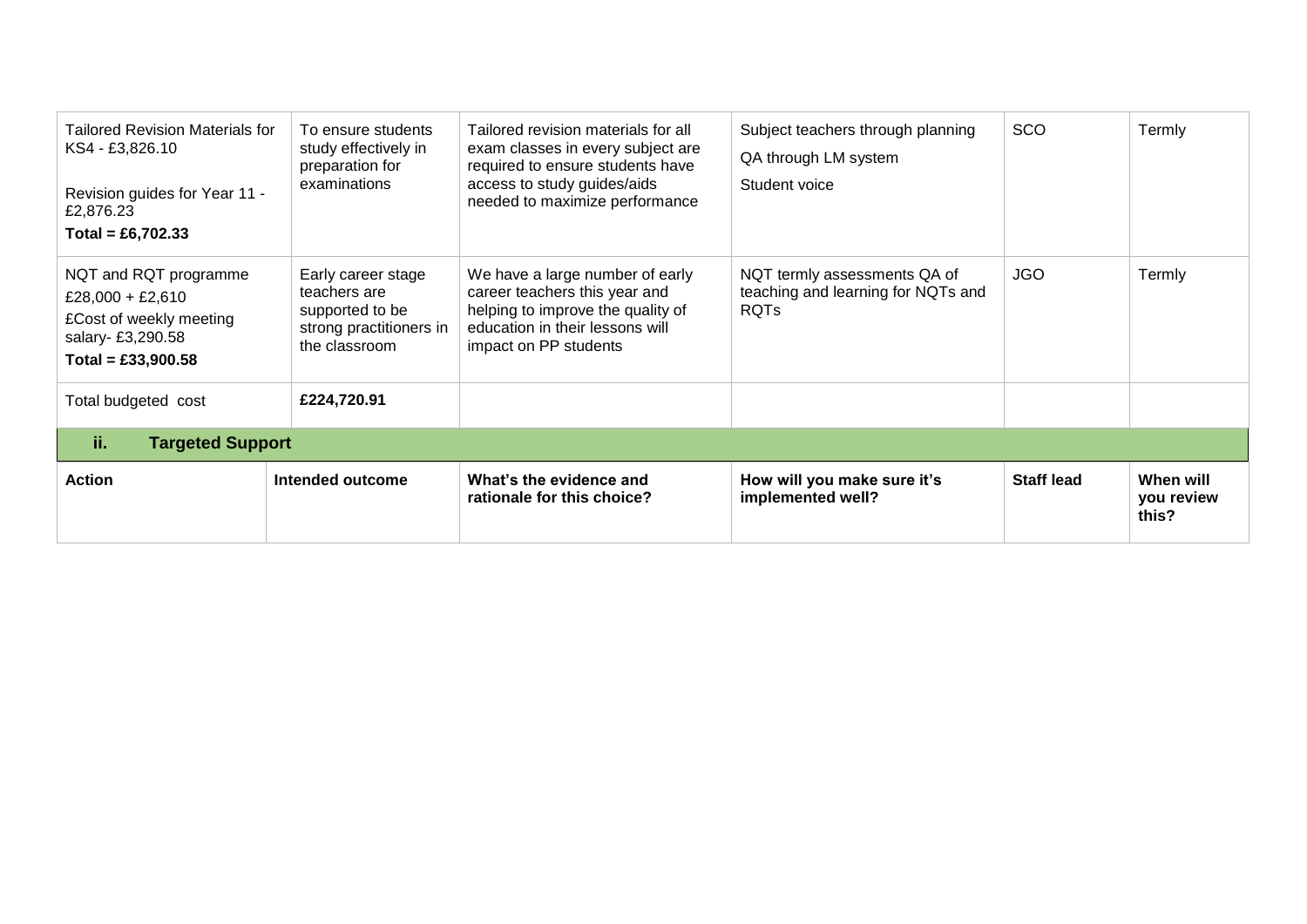| To reduce the number of<br>FTE for PP students<br>through targeted<br>intervention and bespoke<br>therapeutic support.<br>TA salary for 5 hours a<br>week $-$ £2,626<br>£Cost of external speakers,<br>race trust costs - £10,000<br>Total = $£12,626$                                                            | Improved emotional,<br>social and behavioural<br>skills for students<br>needing specialist<br>support<br>Students receive 1-to-1<br>and small group support<br>to improve their<br>confidence and self-<br>manage their behaviour.<br>Interventions coordinated<br>by SRP<br>Reduction in lost learning<br>time due to exclusion | Many students suffer from mental<br>health issues. Often their poor<br>behaviour choices are as a result of<br>abuse or trauma these students<br>have suffered.                             | Weekly summaries to ALT<br>Weekly SRP meetings to discuss<br>appropriate cases and impact of<br>interventions | <b>GCH/KBA</b> | Weekly<br>reports and<br>monitoring |
|-------------------------------------------------------------------------------------------------------------------------------------------------------------------------------------------------------------------------------------------------------------------------------------------------------------------|----------------------------------------------------------------------------------------------------------------------------------------------------------------------------------------------------------------------------------------------------------------------------------------------------------------------------------|---------------------------------------------------------------------------------------------------------------------------------------------------------------------------------------------|---------------------------------------------------------------------------------------------------------------|----------------|-------------------------------------|
| Increase the capacity for<br>the school counselling<br>service through a number<br>of strategies, for example,<br>more staff MHFA trained<br>£Cost of course - £500.00<br>£Cost of training for 5 staff<br>on one day MHFA course -<br>£2,000<br>£Cost of salary for 1 day a<br>week - £5,033<br>Total = $£7,533$ | Early identification of<br>students requiring<br>support<br>Strategies to be delivered<br>to support attendance,<br>engagement and<br>progress                                                                                                                                                                                   | High numbers on external waiting<br>lists<br>Access to counselling at an early<br>stage can improve a student's<br>emotional health and wellbeing<br>supporting engagement with<br>learning | Through weekly SRP meetings<br>Line management meetings<br>Weekly and half termly summaries<br>to ALT         | <b>GCH</b>     | Termly                              |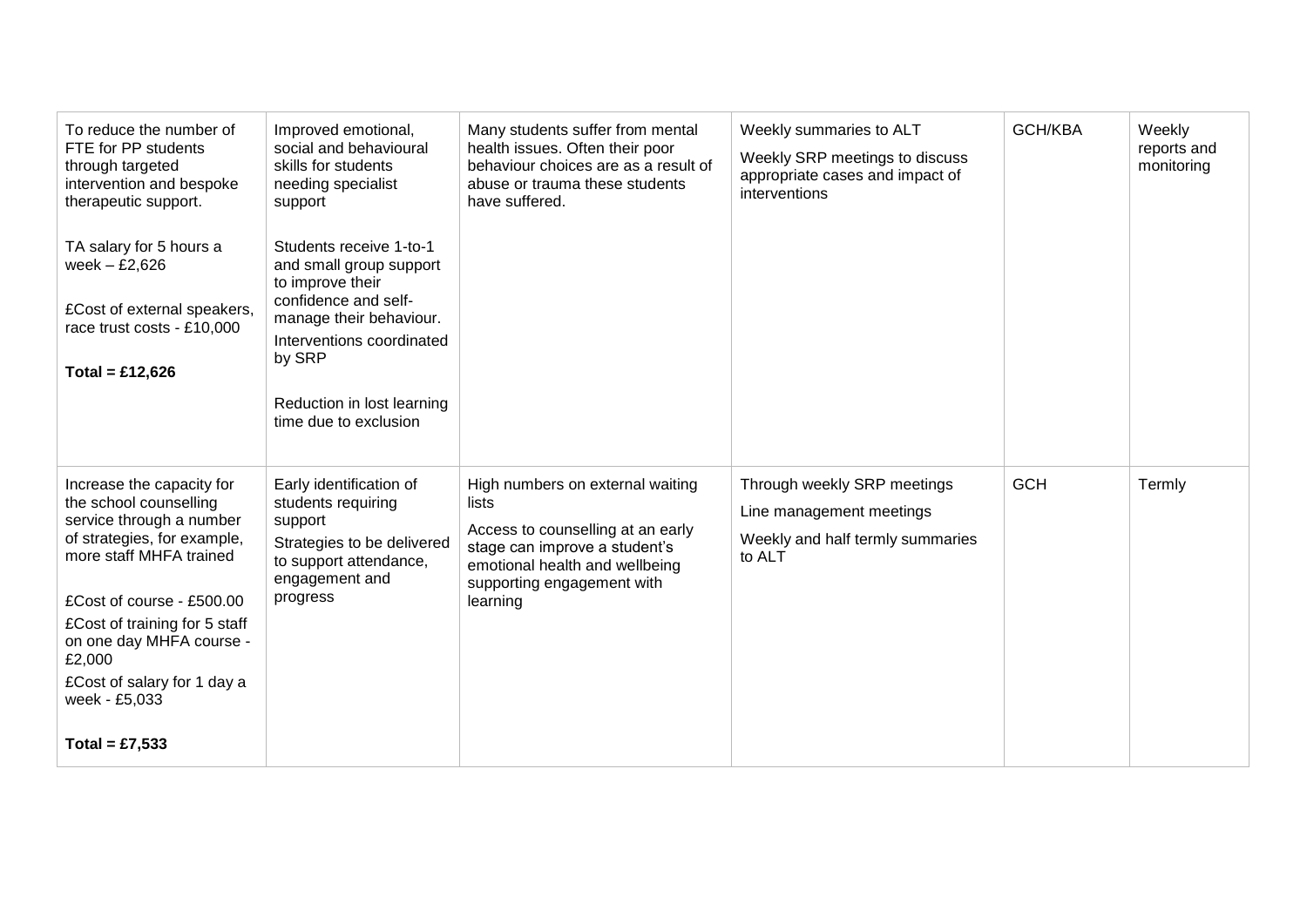| Use of Alternative Provision<br>Total = £56,400                                                                                                                                                                                             | Sustaining the higher<br>standard of behaviour<br>across the whole school<br>through limited use of AP                                                                                                                                                                      | EEF research impact to life<br>chances of permanent exclusion<br>Students will be referred to offsite<br>provision where support and<br>challenge in school has been<br>exhausted | Limit the number of AP referrals<br>SLA with LA<br>Half termly face-to-face<br>visits/monitoring reports | <b>GCH</b> | Half termly        |
|---------------------------------------------------------------------------------------------------------------------------------------------------------------------------------------------------------------------------------------------|-----------------------------------------------------------------------------------------------------------------------------------------------------------------------------------------------------------------------------------------------------------------------------|-----------------------------------------------------------------------------------------------------------------------------------------------------------------------------------|----------------------------------------------------------------------------------------------------------|------------|--------------------|
| To improve PP attendance<br>through targeted support<br>£60% of Attendance salary<br>$-£19,374$<br>SOL services - £3,168<br>EWO services - £5,640.00<br>Total = $£28,192$                                                                   | To raise the attendance<br>of PP students thereby<br>narrowing the gap and<br>improving overall<br>attendance and progress.<br>Early intervention for PP<br>students to ensure they<br>do not become persistent<br>absentees. PA reduction<br>for disadvantaged<br>students | This had a significant impact<br>when reviewing historic data and<br>interventions                                                                                                | Weekly monitoring and<br>implementation of the attendance<br>strategy.<br>Weekly update reports to ALT   | <b>LBA</b> | Weekly             |
| 0% NEET across the<br>Academy with all students<br>enrolled in employment,<br>education and training<br>when they leave Year 11<br>TLR - £4,700<br>£ GM Higher costs, and<br>any transport costs to Unis<br>etc.- £9,850<br>Total = £14,550 | Careers Programme to<br>be embedded throughout<br>the curriculum. Gatsby<br>benchmarks to be<br>followed to ensure all<br>students have<br>encounters with<br>employers                                                                                                     | Disadvantaged students are more<br>likely to be at risk of becoming<br>NEET.                                                                                                      | Weekly meetings, half termly<br>reports. QA-student voice                                                | <b>CBE</b> | <b>Half termly</b> |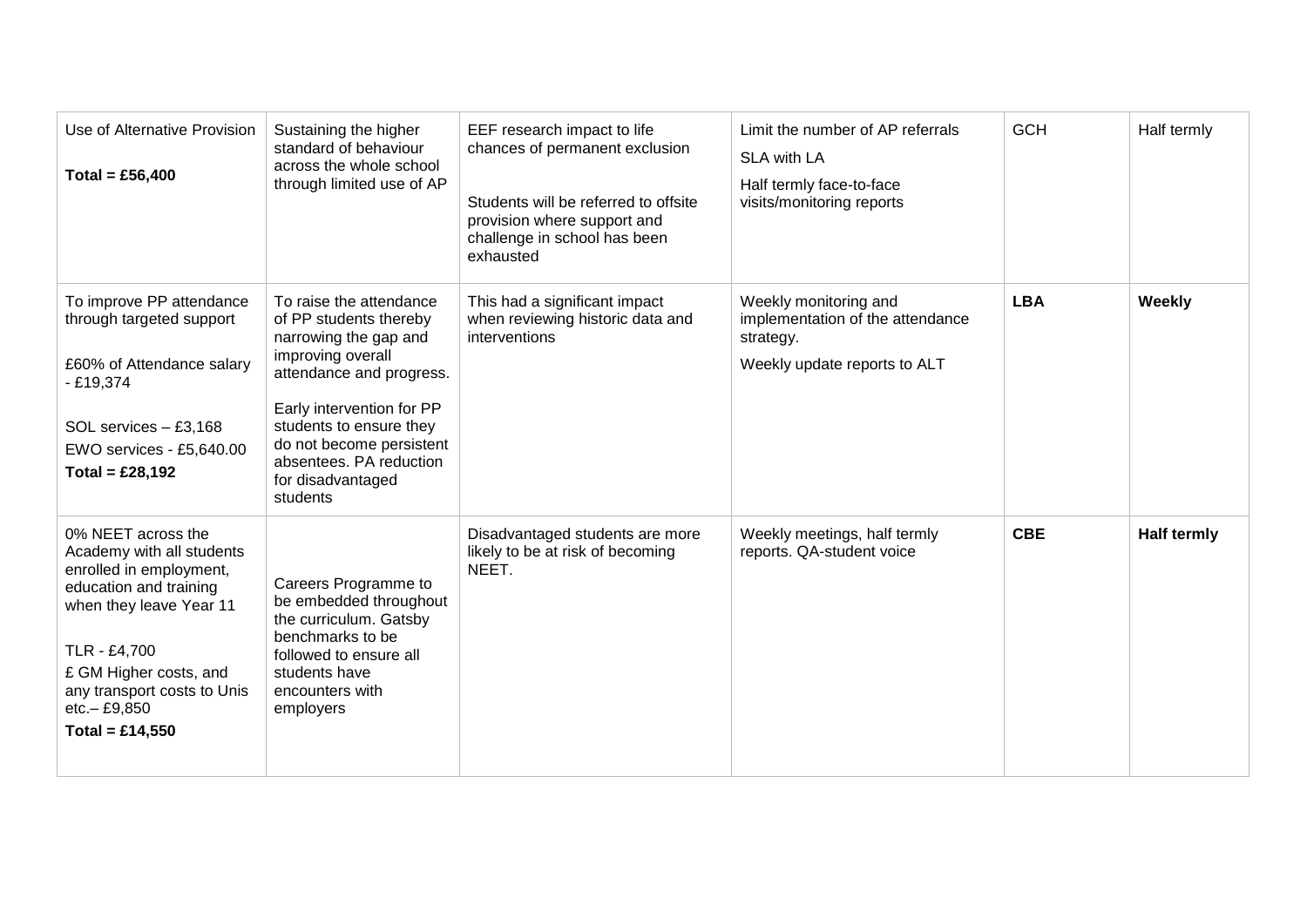| To ensure students in<br>receipt of PP can access<br>learning during times of<br>financial hardship<br>uniform, vouchers, hardship<br>funds<br><b>Total £30,100</b>                                           | To ensure students do<br>not miss significant<br>amounts of time in their<br>education                                                                                                                         | May PP students who are PA<br>indicate that this is due to financial<br>barriers such as no transport money<br>or uniform issues                                                     | Pastoral leaders to monitor this and<br>implement support                                                                                                                                               | <b>GCH</b>        | Weekly                           |
|---------------------------------------------------------------------------------------------------------------------------------------------------------------------------------------------------------------|----------------------------------------------------------------------------------------------------------------------------------------------------------------------------------------------------------------|--------------------------------------------------------------------------------------------------------------------------------------------------------------------------------------|---------------------------------------------------------------------------------------------------------------------------------------------------------------------------------------------------------|-------------------|----------------------------------|
| Total budgeted cost                                                                                                                                                                                           | £149,401.00                                                                                                                                                                                                    |                                                                                                                                                                                      |                                                                                                                                                                                                         |                   |                                  |
| iii.<br><b>Other approaches</b>                                                                                                                                                                               |                                                                                                                                                                                                                |                                                                                                                                                                                      |                                                                                                                                                                                                         |                   |                                  |
| <b>Action</b>                                                                                                                                                                                                 | Intended outcome                                                                                                                                                                                               | What's the evidence and<br>rationale for this choice?                                                                                                                                | How will you make sure it's<br>implemented well?                                                                                                                                                        | <b>Staff lead</b> | When will<br>you review<br>this? |
| <b>Magic Breakfast Club</b><br>£1,500<br>Staff salary to cover Magic<br>Breakfast - £7,944<br>Total = £9,444.00                                                                                               | Encourage pupils to eat a<br>healthy breakfast before<br>school and are ready to<br>start the day                                                                                                              | EEF research - improvements<br>are seen socially, health and<br>academically when students<br>attend breakfast clubs                                                                 | Half Termly tracking of attendance                                                                                                                                                                      | <b>MHA</b>        | Half termly                      |
| Ensure all PP students<br>attend at least one<br>extracurricular club/careers<br>activities in order to boost<br>participation and attitudes<br>to learning.<br>students @ £50 each -<br><b>Total £22,100</b> | Students show better<br>attitudes to learning,<br>improve their attainment<br>and attitude to<br>themselves and the<br>academy. Higher % of<br>PP students to<br>participate in extended<br>academy activities | Students often lack cultural<br>experiences which in turn means<br>that learning can be<br>decontextualized. Enriching visits<br>will aid their learning and wider<br>understanding. | CBE/HFL to oversee careers and<br>aspiration programme and monitor<br>participation rates to ensure equality<br>of opportunity and match this with<br>performance data.<br>Half termly summaries to ALT | <b>GCH</b>        | <b>Half termly</b>               |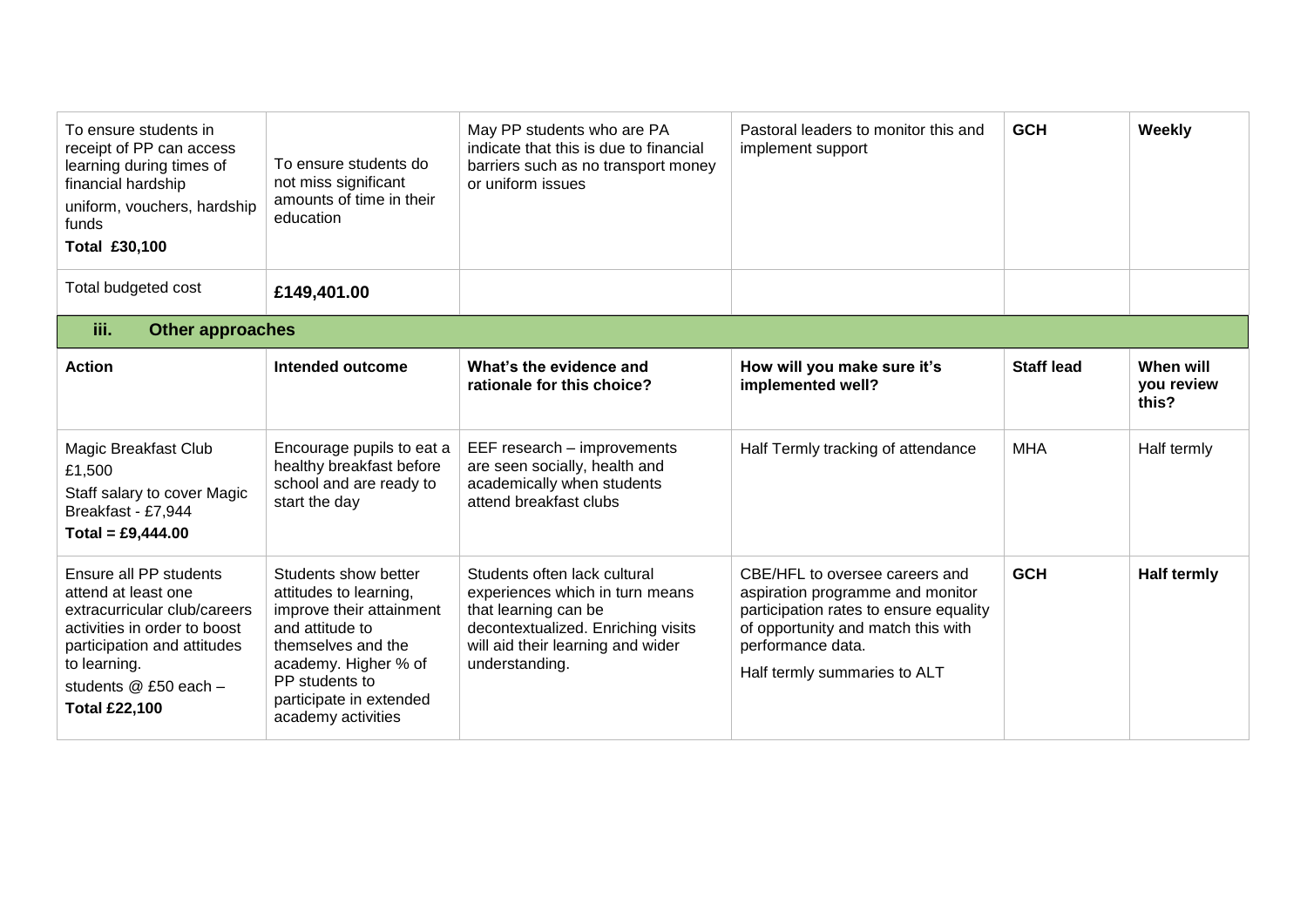| To ensure students<br>participate in all curriculum<br>areas and improve their<br>achievement and<br>engagement<br>Cost of food tech<br>ingredients - £9,020 all<br>practical subject equipment<br>/ materials £11,077<br>Total = $£20,097$  | Subsidies for ingredients<br>in food technology,<br>materials in Technology<br>subjects | Continued participation,<br>understanding of healthy<br>lifestyles and improve<br>achievement in this curriculum<br>area.<br>Census data illustrates average<br>age of death in Salford 10 years<br>lower than national averages                          | QA processes<br>Curriculum Leader to monitor<br>participation and uptake at KS4 | <b>SCO/JMC</b> | <b>Termly</b> |
|----------------------------------------------------------------------------------------------------------------------------------------------------------------------------------------------------------------------------------------------|-----------------------------------------------------------------------------------------|-----------------------------------------------------------------------------------------------------------------------------------------------------------------------------------------------------------------------------------------------------------|---------------------------------------------------------------------------------|----------------|---------------|
| Peripatetic music lessons<br>Cost of lessons for the<br>students who have<br>piano/drum lessons etc.<br>$MAPAS - Total = £9,540$                                                                                                             | Access to music tuition                                                                 | Financial factors with potential<br>limits to funds available for music<br>tuition                                                                                                                                                                        | Termly tracking of participation rates                                          | SCO/JMC        | Termly        |
| Provide funds to ensure all<br>students can attend<br>Educational and extra-<br>curricular visits<br>Planned cost for trips (ski<br>trips etc.) we are paying for<br>PP kids or subsidised<br>(students @ £80 each)<br>Total costs - £35,360 | <b>Access to School Trips</b><br>and Residential visits                                 | Disadvantaged students could<br>miss out on enrichment visits due<br>limited funds<br><b>EEF Teaching and Learning Toolkit</b><br>research: Social and emotional<br>learning (+4 months); peer tutoring<br>(+6 months); digital technology (+4<br>months) | Termly tracking of participation rates                                          | <b>GCH</b>     | Termly        |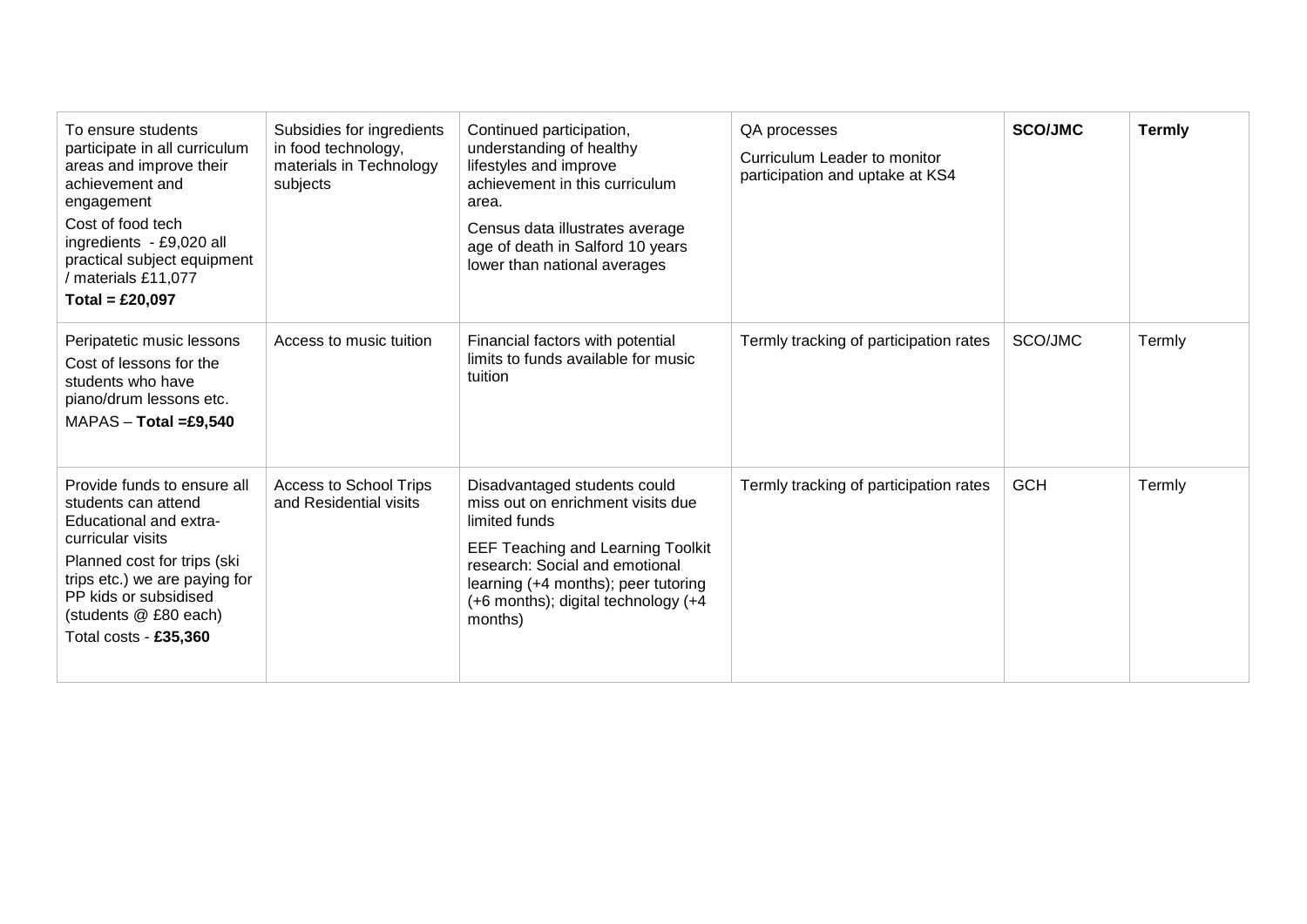| Debate Mate<br>Total = $£3,850$           | Target participation to<br>programme | Debating can help to raise speaking<br>and listening skills, as well as<br>improve a range of high order<br>thinking skills and non-cognitive<br>abilities such as confidence,<br>teamwork and leadership. | Termly tracking of participation rates | GCH/FWO        | Termly |
|-------------------------------------------|--------------------------------------|------------------------------------------------------------------------------------------------------------------------------------------------------------------------------------------------------------|----------------------------------------|----------------|--------|
| <b>Brilliant Club</b><br>Total = $£4,790$ | Target participation to<br>programme | Aspiration raising and targeted<br>university-style academic<br>experiences to support students<br>in KS3 and KS4 with informed<br>decisions about university<br>destinations.                             | Termly tracking of participation rates | <b>GCH/HFL</b> | Termly |
| Total budgeted cost                       | £105,181.00                          |                                                                                                                                                                                                            |                                        |                |        |
| Overall budgeted cost                     | £479,302.91                          |                                                                                                                                                                                                            |                                        |                |        |

| <b>Review of expenditure</b>                                                           |                                                                               |                                                                                                              |                                                                                                 |                                                                                                                                                                                              |                      |                                                                                                                                                                                                                                                      |  |  |  |  |
|----------------------------------------------------------------------------------------|-------------------------------------------------------------------------------|--------------------------------------------------------------------------------------------------------------|-------------------------------------------------------------------------------------------------|----------------------------------------------------------------------------------------------------------------------------------------------------------------------------------------------|----------------------|------------------------------------------------------------------------------------------------------------------------------------------------------------------------------------------------------------------------------------------------------|--|--|--|--|
|                                                                                        | Previous academic year: 2019-2020                                             |                                                                                                              |                                                                                                 |                                                                                                                                                                                              |                      |                                                                                                                                                                                                                                                      |  |  |  |  |
|                                                                                        | <b>Improving Classroom Pedagogy</b>                                           |                                                                                                              |                                                                                                 |                                                                                                                                                                                              |                      |                                                                                                                                                                                                                                                      |  |  |  |  |
| <b>Desired</b><br>outcome                                                              | <b>Chosen</b><br>action/approach                                              | What is the<br>evidence and<br>rationale for<br>this choice?                                                 | How will you<br>monitor<br>implementation?                                                      | <b>Success Criteria</b>                                                                                                                                                                      | <b>Staff</b><br>lead | Cost, Evaluation, Impact and<br><b>Lessons Learnt</b>                                                                                                                                                                                                |  |  |  |  |
| To ensure students<br>have the equipment<br>necessary to<br>participate in<br>learning | Creation of<br>inclusive<br>classrooms-<br>stationary, stock<br>and equipment | To ensure that<br>any barriers to<br>learning are<br>addressed prior to<br>teacher input<br>thereby reducing | Through QA<br>processes including<br>pupil voice, lesson<br>observation and<br>teacher feedback | No time lost in lessons and<br>a reduction in behaviour<br>points for no equipment<br>thereby resulting in higher<br>rates of progress and<br>achievement. Progress 8<br>projections to be a | SCO                  | Pupil premium students achieved a P8<br>score of -0.02 compared to non PP of -<br>0.06 in 2019. Through QA it was evident<br>that providing equipment eradicated<br>barriers to learning for PP students and<br>promoted equality within classrooms. |  |  |  |  |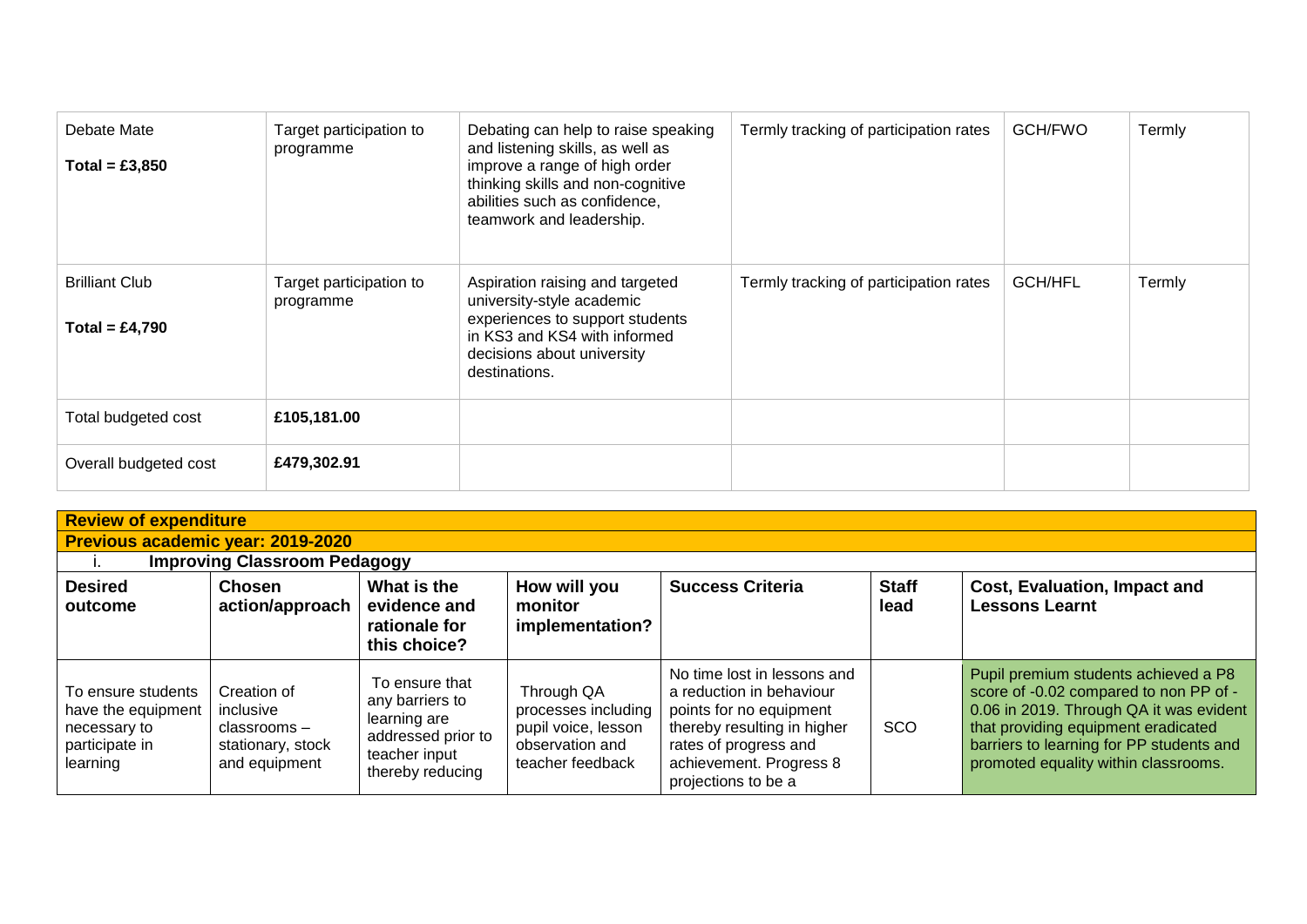|                                                                                                                                                          |                                                                                                                                                                                                                                                                                | wasted time for all<br>learners.                                                                                                                                                                                                     |                                                                                                                                 | minimum of 0 for PP<br>students in all years.                                                                                               |            | <b>PP Boys</b><br>$-0.04$<br><b>PP Girls</b><br>0.01                                                                                                                                                                                                        |
|----------------------------------------------------------------------------------------------------------------------------------------------------------|--------------------------------------------------------------------------------------------------------------------------------------------------------------------------------------------------------------------------------------------------------------------------------|--------------------------------------------------------------------------------------------------------------------------------------------------------------------------------------------------------------------------------------|---------------------------------------------------------------------------------------------------------------------------------|---------------------------------------------------------------------------------------------------------------------------------------------|------------|-------------------------------------------------------------------------------------------------------------------------------------------------------------------------------------------------------------------------------------------------------------|
| To develop the<br><b>HAOE Strategy</b><br>throughout KS3<br>and 4 to improve<br>achievement and<br>progress of HAOE<br>students                          | Teachers will have<br>a range of CPD,<br>support and<br>coaching to<br>develop provision<br>for HAOE PP<br>students<br>throughout the<br>academy. A range<br>of initiatives will be<br>implemented<br>throughout all year<br>groups to raise<br>aspiration and<br>performance. | Interventions have<br>previously been<br>targeted at mid-<br>ability on entry<br>students, whilst<br>they have had an<br>impact. It is higher<br>ability on entry PP<br>students where<br>there is often a<br>gap in<br>performance. | Data entry QA and<br>QA of classroom<br>provision.                                                                              | Students achieve/ or are on<br>track to achieve a P8 score<br>above 0 in all year groups.                                                   | MDI/PMC    | HPA students still do less well than<br>other groups of students within the<br>academy, particularly boys. PP HPA still<br>have a minus P8 score.<br>PP HPA is -0.16 is higher compared to<br>non PP -0.33<br>CAGs for 2020 show this remains a<br>priority |
| To develop Nurture<br>provision for<br>identified Year 7<br>students to improve<br>achievement,<br>progress and aid<br>transition to<br>secondary school | A bespoke<br>curriculum will be<br>in place for<br>targeted students.<br>This will be led by<br>the SENCO with<br>HLTA support in<br>addition to support<br>from a EAL<br>teacher                                                                                              | <b>Identified Year 7</b><br>students with low<br>KS2 scaled scores<br>to be given access<br>to a bespoke<br>curriculum to<br>enable rapid<br>progress to be<br>made                                                                  | Through QA<br>processes including<br>pupil voice, lesson<br>observation,<br>teacher feedback in<br>addition to data<br>entry QA | High levels of progress for<br>Year 7 students eligible for<br>PP. Attendance to be<br>above National Average for<br>PP students identified | <b>KBA</b> | <b>Government closure of schools</b><br><b>March 2020</b>                                                                                                                                                                                                   |
| All staff are<br>consistently good in<br>their classroom<br>practice thereby<br>ensuring good<br>progress for all<br>students                            | Through a review<br>of QA data,<br>bespoke CPD<br>support<br>implemented to<br>ensure<br>consistency of                                                                                                                                                                        | EEF indicates that<br>PP students<br>benefit from good<br>T&L more than<br>their peers through<br>high quality<br>teaching, their                                                                                                    | Data analysis, QA<br>of provision, pupil<br>voice and<br>assessment<br>information.                                             | No gaps in performance<br>across most subjects (and<br>reduced gaps for bucket 2<br>subjects).                                              | PMC/MDI    | Teaching is consistently of a high<br>standard, Extra contact time has<br>ensured high quality planning as has<br>implementation of the Oasis Trust<br>Curriculum.                                                                                          |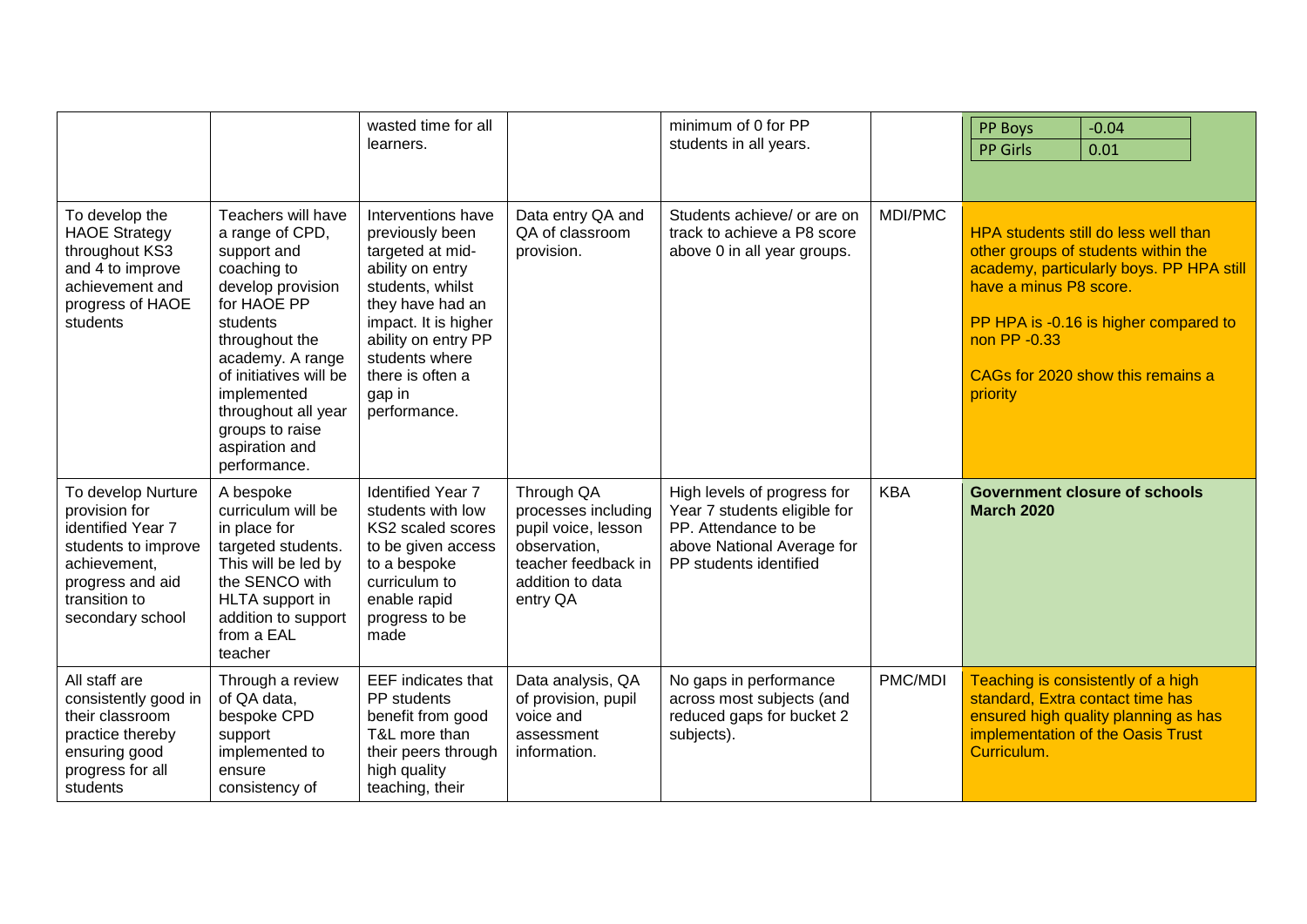|                                                                                                 | quality across the<br>academy.<br>Middle leaders will<br>also implement a<br>raising<br>achievement plan<br>to dove tail with<br>this raising the<br>performance of PP<br>students | performance will<br>improve.                                                                                         |                                            |                                                                                                                                              |                   | Powerful Action steps has been<br>implemented as a coaching programme<br>to support teachers practice<br>From 2019 data gaps in performance<br>are as follows:<br><b>GCSE examinations cancelled March</b><br>2020<br>Government closure of schools March<br>2020.<br>AP data up this point shows a positive<br>progress score for PP students against<br>national benchmarks |
|-------------------------------------------------------------------------------------------------|------------------------------------------------------------------------------------------------------------------------------------------------------------------------------------|----------------------------------------------------------------------------------------------------------------------|--------------------------------------------|----------------------------------------------------------------------------------------------------------------------------------------------|-------------------|-------------------------------------------------------------------------------------------------------------------------------------------------------------------------------------------------------------------------------------------------------------------------------------------------------------------------------------------------------------------------------|
| To improve<br>students' retention<br>to help with exam<br>performance in new<br>specifications. | Develop the use of<br>knowledge<br>organisers and<br>implement<br>intervention time<br>within the<br>timetable.                                                                    | Students with<br>lower family<br>incomes often do<br>not have specialist<br>help and support<br>to revise.           | QA                                         | No gaps in performance in<br>student data.                                                                                                   | SCO               | <b>GCSE examinations cancelled March</b><br>2020                                                                                                                                                                                                                                                                                                                              |
| ii.                                                                                             | <b>Targeted Support</b>                                                                                                                                                            |                                                                                                                      |                                            |                                                                                                                                              |                   |                                                                                                                                                                                                                                                                                                                                                                               |
| <b>Desired outcome</b>                                                                          | Chosen<br>action/approach                                                                                                                                                          | What is the<br>evidence and<br>rationale for this<br>choice?                                                         | How will you<br>monitor<br>implementation? | <b>Success Criteria</b>                                                                                                                      | <b>Staff lead</b> | Cost, Evaluation, Impact and<br><b>Lessons Learnt</b>                                                                                                                                                                                                                                                                                                                         |
| To reduce the<br>number of FTE for<br>PP students<br>through targeted<br>intervention and       | The School has<br>appointed a part<br>time councillor.<br>This is to work as<br>a member of the<br>SEND team. The                                                                  | Many students<br>suffer from mental<br>health issues.<br>Often their poor<br>behaviour choices<br>are as a result of | Weekly reports and<br>monitoring           | The counselling service<br>supports students and their<br>families. It aims to identify<br>students with poor<br>behaviour early and support | <b>GCH</b>        | There has been a reduction in FTEs<br>which are now closer to national<br>benchmarks at 7.75% March 2020<br>20 students were referred to behaviour<br>coach, case studies show areas of                                                                                                                                                                                       |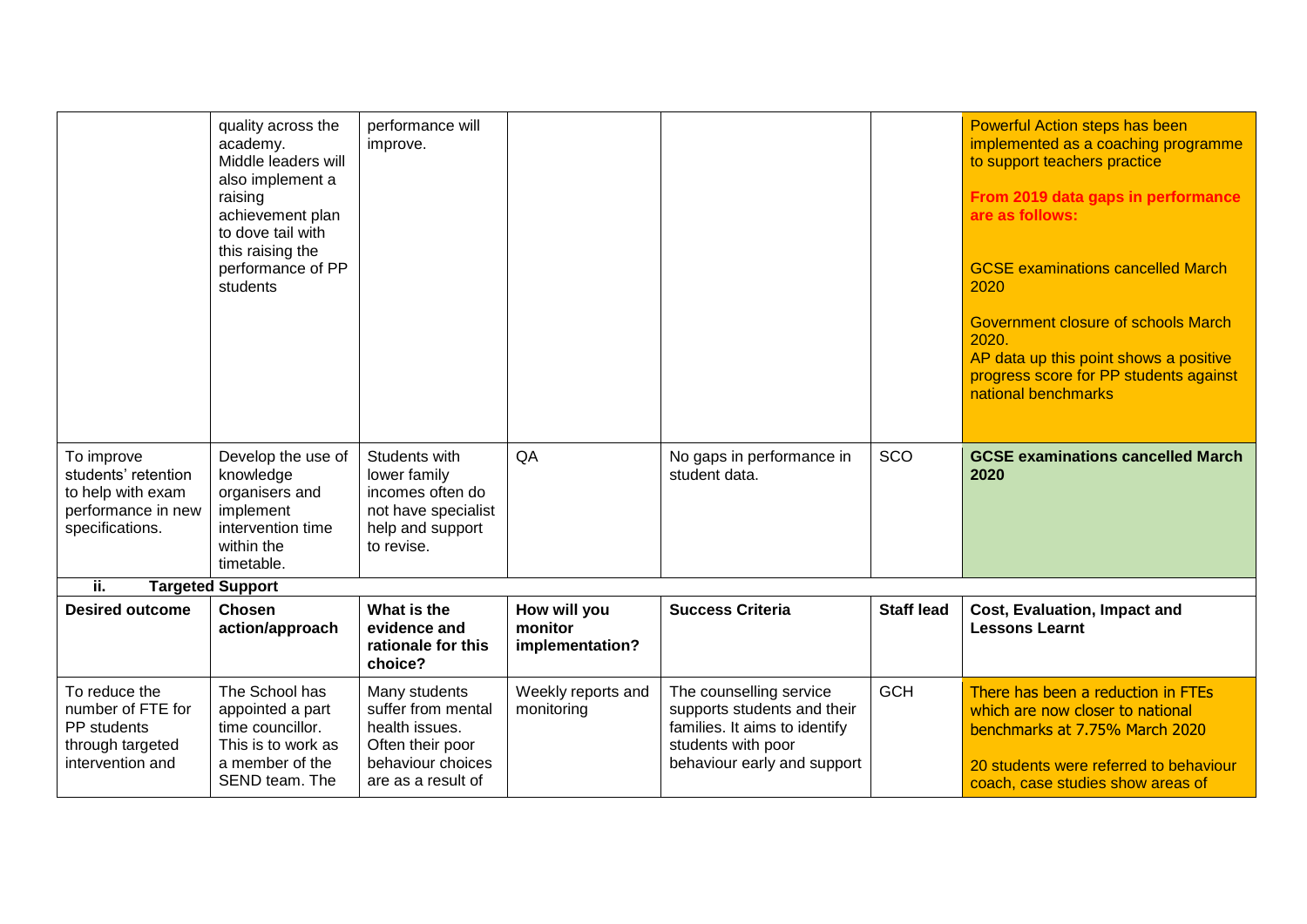| bespoke<br>therapeutic support                                                                                                                                        | counselling<br>sessions involve<br>emotional literacy<br>work amongst<br>other forms of<br>counselling.                                                                             | abuse or trauma<br>these students<br>have suffered.                                                                                                                                              |                                                                                                                                                                                   | with strategies before<br>issues escalate                                                                                                                                                                            |                | positive impact for the majority of<br>students however the impact was not<br>sustained across all students<br>comparative to cost                                                                                              |
|-----------------------------------------------------------------------------------------------------------------------------------------------------------------------|-------------------------------------------------------------------------------------------------------------------------------------------------------------------------------------|--------------------------------------------------------------------------------------------------------------------------------------------------------------------------------------------------|-----------------------------------------------------------------------------------------------------------------------------------------------------------------------------------|----------------------------------------------------------------------------------------------------------------------------------------------------------------------------------------------------------------------|----------------|---------------------------------------------------------------------------------------------------------------------------------------------------------------------------------------------------------------------------------|
| To reduce the<br>progress and<br>achievement gaps<br>between<br>disadvantaged<br>students and non-<br>disadvantaged<br>students in KS4.                               | Provide<br>intervention<br>programmes<br>outside of the<br>normal school<br>hours for year 11<br>in English and<br>maths to include<br>holiday and Easter<br>revision<br>programmes | This had a direct<br>impact on student<br>outcomes last<br>academic year.                                                                                                                        | CLS to analyse<br>attendance data<br>with student<br>progress.                                                                                                                    | Higher progress and<br>achievement for PP<br>students. PP students to be<br>national average for 3LP<br>and 4LP in maths, science<br>and Global subjects. PP<br>students to have progress 8<br>score of 0 or higher. | SCO            | PP Students using internal data are<br>outperforming their non PP peers.<br>This is true for all sub-groups of PP<br>students, apart from girls. Where non<br>PP peers did slightly better.<br>In Maths PP student P8 was -0.01 |
| Reduction in<br>incidents of<br>aggressive student<br>behaviour, overall<br>improvement in<br>climate for learning                                                    | Boxing<br>intervention<br>programme for<br>targeted KS3 and<br>4 students during<br>lunch time                                                                                      | Some students do<br>not have the<br>strategies to deal<br>with certain difficult<br>situations, this<br>results in them<br>using violence as<br>a chosen strategy<br>to deal with conflict       | PLs to analyse<br>behaviour data                                                                                                                                                  | Targeted students to show<br>a reduction in negative<br>behaviour points                                                                                                                                             | <b>GCH/PLs</b> | Bullying/racist incidents saw a reduction<br>by 40% from 09/11/20 to 0.6%<br>07/11/20. The number of serious<br>incidents has reduced by over 50%                                                                               |
| Ensure all PP<br>students attend at<br>least one<br>extracurricular<br>club/careers<br>activities in order to<br>boost participation<br>and attitudes to<br>learning. | Programme of<br>enrichment and<br>extended<br>opportunities<br>targeted at PP<br>students to raise<br>their participation.                                                          | Students often<br>lack cultural<br>experiences which<br>in turn means that<br>learning can be<br>decontextualized.<br>Enriching visits will<br>aid their learning<br>and wider<br>understanding. | CB to oversee<br>careers and<br>aspiration<br>programme and<br>monitor<br>participation rates<br>to ensure equality<br>of opportunity and<br>match this with<br>performance data. | Students show better<br>attitudes to learning,<br>improve their attainment<br>and attitude to themselves<br>and the academy. 70% of<br>PP students to participate<br>in extended academy<br>activities               | <b>GCH</b>     | Up to March 2020 52% of all<br>participants were PP                                                                                                                                                                             |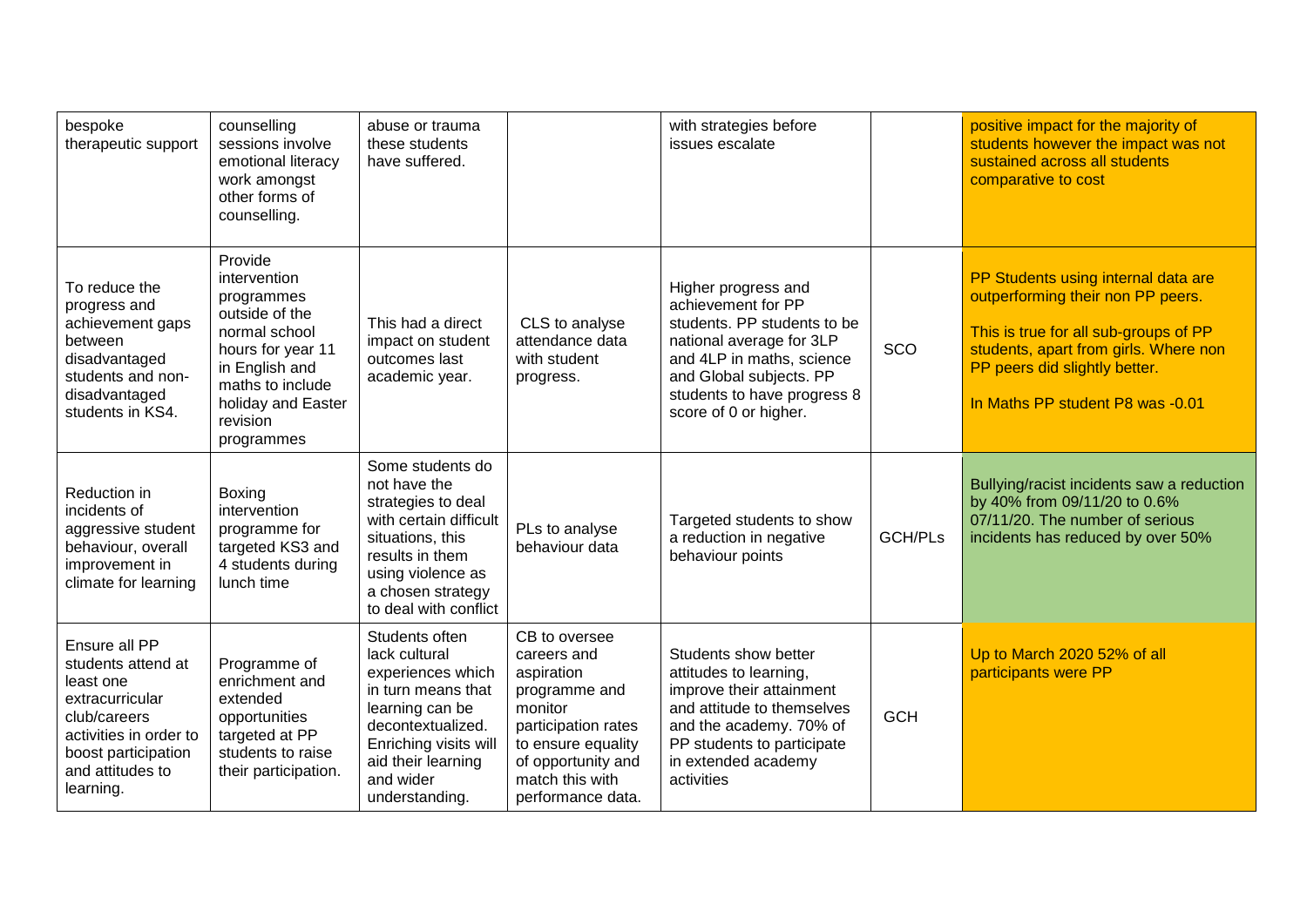| To ensure students<br>participate in all<br>curriculum areas<br>and improve their<br>achievement and<br>engagement | Subsidies for<br>ingredients in food<br>technology                               | Previously PP<br>students have not<br>chosen this<br>subject                                                                       | LB to monitor<br>participation and<br>uptake at KS4                                                                  | Continued participation,<br>understanding of healthy<br>lifestyles and improve<br>achievement in this<br>curriculum area.                                                                                                      | <b>LBA</b>        | Participation at KS3 100%<br>Uptake at KS4 increased on previous<br>year by 50%                                                                         |
|--------------------------------------------------------------------------------------------------------------------|----------------------------------------------------------------------------------|------------------------------------------------------------------------------------------------------------------------------------|----------------------------------------------------------------------------------------------------------------------|--------------------------------------------------------------------------------------------------------------------------------------------------------------------------------------------------------------------------------|-------------------|---------------------------------------------------------------------------------------------------------------------------------------------------------|
| To ensure that<br>students in receipt<br>of PP are<br>supported to<br>achieve their<br>potential.                  | 2 Pastoral Leaders<br>to support<br>students identified<br>as PP                 | PP students often<br>require mentoring<br>and pastoral<br>support to engage<br>with parents and<br>remove barriers to<br>progress. | Through RAP<br>meetings PP<br>students who are<br>underachieving are<br>identified and<br>support put into<br>place. | To reduce the gap between<br>attendance, punctuality,<br>FTE and subsequently<br>achievement between<br>disadvantaged students<br>and their peers. PP<br>attendance and exclusions<br>to be in line with national<br>averages. | SCO/CLs           | <b>Mental Health First Aid Training</b><br>provided for all Pastoral leaders<br>Five pastoral leaders in post, one per<br>year group                    |
| To raise<br>achievement of PP<br>students in maths<br>to be at least in line<br>with national<br>average.          | Continued<br>implementation of<br>arithmetic and<br>mastery strategy             | PP students are<br>making less<br>progress than their<br>peers in maths.                                                           | SCO to monitor<br>and prepare<br>cohorts.                                                                            | PP students achieve GCSE<br>results in line with their<br>peers. 70% of PP students<br>make expected progress in<br>Maths.                                                                                                     | SCO               | 69% of PP students in Maths met their<br>expected progress in the subject.                                                                              |
| iii.                                                                                                               | <b>Whole School strategies</b>                                                   |                                                                                                                                    |                                                                                                                      |                                                                                                                                                                                                                                |                   |                                                                                                                                                         |
| <b>Desired outcome</b>                                                                                             | <b>Chosen</b><br>action/approach                                                 | What is the<br>evidence and<br>rationale for this<br>choice?                                                                       | How will you<br>monitor<br>implementation?                                                                           | <b>Success Criteria</b>                                                                                                                                                                                                        | <b>Staff lead</b> | Cost, Evaluation, Impact and<br><b>Lessons Learnt</b>                                                                                                   |
| To improve PP<br>attendance to be at<br>95%                                                                        | Service Level<br>Agreement for<br>EWO to target PA<br>pupil premium<br>students. | This had a<br>significant impact<br>in the last<br>academic year to<br>improve PP<br>attendance                                    | Weekly monitoring<br>and implementation<br>of the attendance<br>strategy.                                            | Early intervention for PP<br>students to ensure they do<br>not become persistent<br>absentees. PA reduction for<br>disadvantaged students                                                                                      | LBA/JH            | Sept 2019- March 2020<br>PP student attendance is above the<br>attendance of PP students nationally at<br>92.94%<br>PP PA is also in line with national |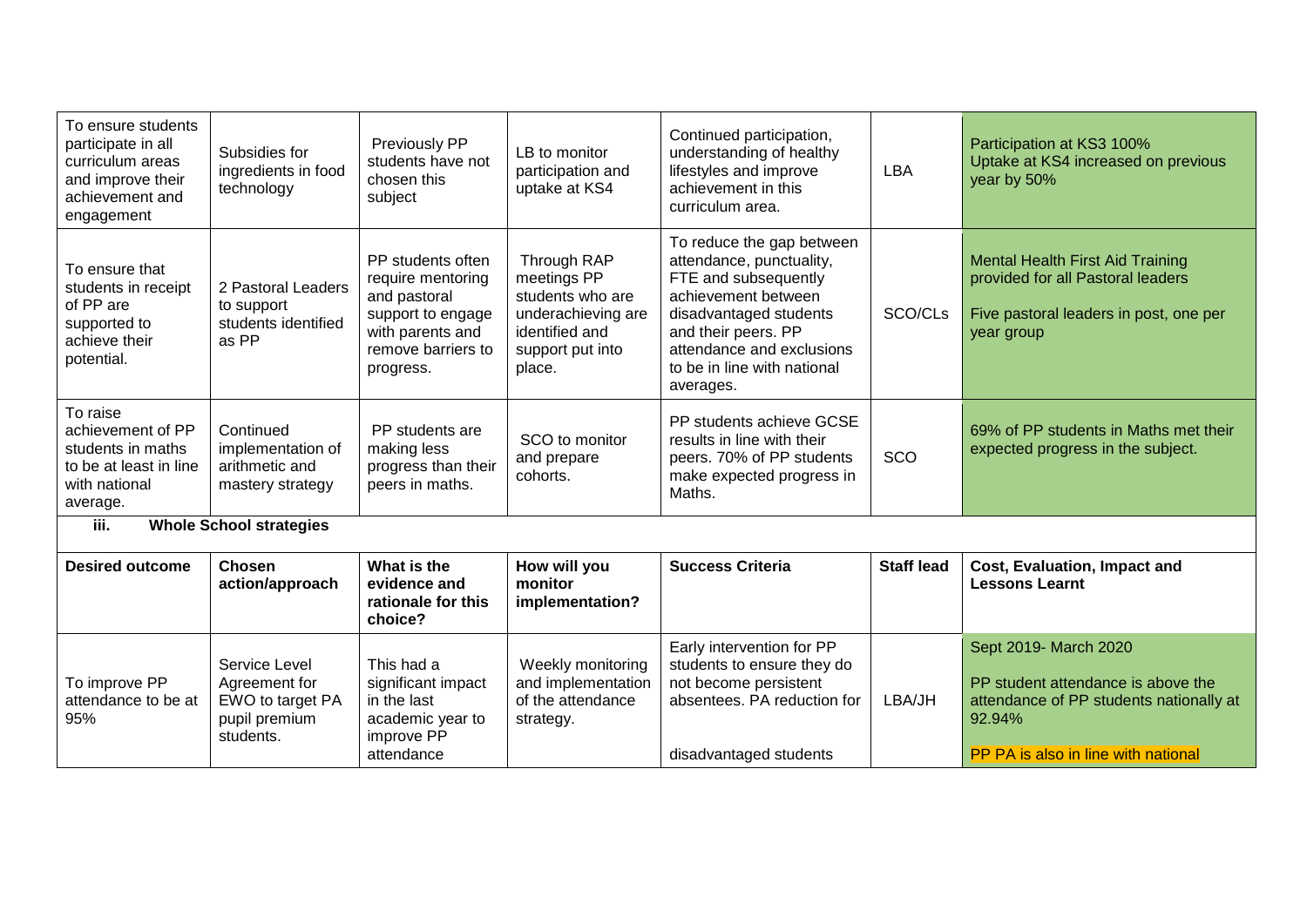|                                                                                                                                          | 60% of Attendance<br><b>Team Salary</b>                                                                                                                                       |                                                                                                                                                     |                                                                                 | To raise the attendance of<br>PP students thereby<br>narrowing the gap and<br>improving overall<br>attendance and progress.                                             |            |                                                                                                                                                                                                                                                                                                                                                                                                                                                                                                                                                                                                                                                                                                                                        |
|------------------------------------------------------------------------------------------------------------------------------------------|-------------------------------------------------------------------------------------------------------------------------------------------------------------------------------|-----------------------------------------------------------------------------------------------------------------------------------------------------|---------------------------------------------------------------------------------|-------------------------------------------------------------------------------------------------------------------------------------------------------------------------|------------|----------------------------------------------------------------------------------------------------------------------------------------------------------------------------------------------------------------------------------------------------------------------------------------------------------------------------------------------------------------------------------------------------------------------------------------------------------------------------------------------------------------------------------------------------------------------------------------------------------------------------------------------------------------------------------------------------------------------------------------|
| To improve the<br>punctuality of PP<br>students                                                                                          | Magic Breakfast-<br>to give PP<br>students a healthy<br>meal and ensure<br>they arrive on time<br>to the academy.                                                             | Many students are<br>not ready to learn<br>in the morning and<br>come to school<br>hungry - this will<br>improve<br>performance and<br>punctuality. | Weekly attendance<br>records kept and<br>triangulated with<br>achievement data. | Students who are<br>disadvantaged will be ready<br>to learn and on time for<br>their tutorial - reduction in<br>PP students who are<br>persistently late to below<br>3% | <b>MHA</b> | Sept 2019- March 2020<br>Student punctuality is good with less<br>than 2% lates.                                                                                                                                                                                                                                                                                                                                                                                                                                                                                                                                                                                                                                                       |
| 0% NEET across<br>the Academy with<br>all students<br>enrolled in<br>employment,<br>education and<br>training when they<br>leave Year 11 | Careers<br>Programme to be<br>embedded<br>throughout the<br>curriculum. Gatsby<br>benchmarks to be<br>followed to ensure<br>all students have<br>encounters with<br>employers | Disadvantaged<br>students are more<br>likely to be at risk<br>of becoming<br>NEET.                                                                  | Weekly meetings,<br>half termly reports.<br>QA-student voice                    | Students who are<br>disadvantaged are enrolled<br>in the appropriate pathway                                                                                            | <b>CBE</b> | For 2018 leavers latest data for<br>sustained employment and education<br>shows 97.7%, 2019 leavers 97.3%<br>above the national average. Additionally<br>the two year sustained employment and<br>education data shows 2018 leavers at<br>93.1% (Salford LA) above the LA and<br>national average.<br>The CEIAG plan incorporates activities<br>designed to raise aspirations and in turn<br>achievement of all pupils.<br>Improved monitoring/tracking of the<br>number of PP pupils taking part in<br><b>CEIAG</b> related activities.<br>Future educational trips will be part<br>funded by the Pupil Premium Grant<br>We continue to work with GM Higher to<br>open up opportunities in higher<br>education to pupils and they are |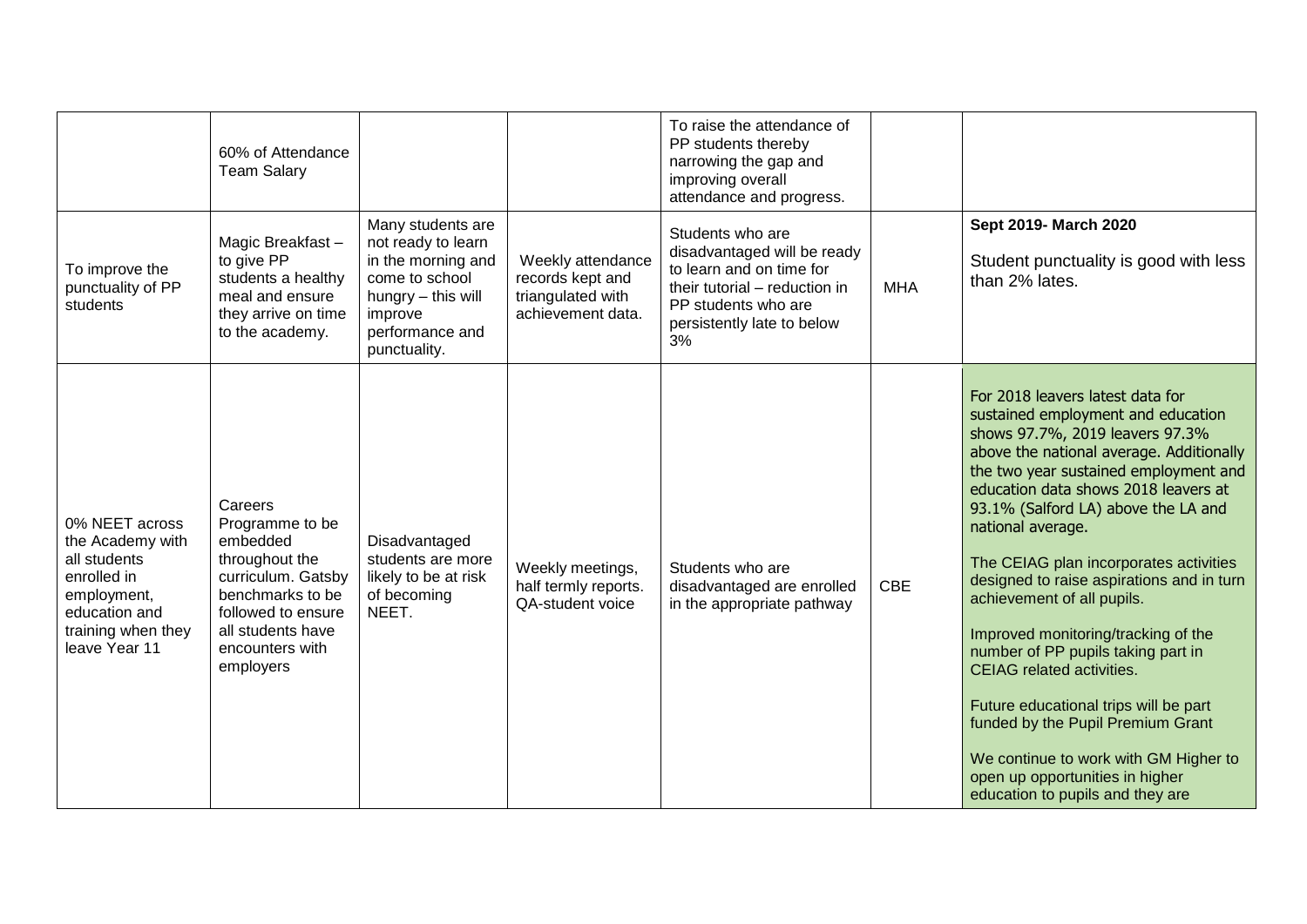|                                                                                                                                                                                                                        |                                                                                                                                                               |                                                                                                                                                                                                                                                                                                                              |                                                                                        |                                                                                                                                                        |            | targeted through the NCOP funding<br>programme.<br>1 million mentors programme launched<br>with year 10 pupils in October 2019.<br>Matches pupils to mentors from different<br>career sectors. Currently identifying<br>students to take part as ___% PP                                                                                                                   |
|------------------------------------------------------------------------------------------------------------------------------------------------------------------------------------------------------------------------|---------------------------------------------------------------------------------------------------------------------------------------------------------------|------------------------------------------------------------------------------------------------------------------------------------------------------------------------------------------------------------------------------------------------------------------------------------------------------------------------------|----------------------------------------------------------------------------------------|--------------------------------------------------------------------------------------------------------------------------------------------------------|------------|----------------------------------------------------------------------------------------------------------------------------------------------------------------------------------------------------------------------------------------------------------------------------------------------------------------------------------------------------------------------------|
| The quality of<br>teaching will be<br>better in year 7<br>because the<br>teachers will<br>differentiate to the<br>individual students'<br>needs based on<br>better knowledge of<br>students ability<br>prior to Year 7 | Appointment of a<br><b>Transition Leader</b><br>so that as much<br>information as<br>possible is known<br>about the students<br>before they arrive<br>at OAMC | Some students<br>arrive with no prior<br>data or inaccurate<br>data which makes<br>planning for<br>specific needs<br>difficult. In the past<br>some students<br>have been placed<br>in a low set due to<br>inaccuracies of<br>data and this has<br>hindered their<br>ability to make the<br>progress they are<br>capable of. | QA cycle including<br>student voice,<br>lesson<br>observations, data<br>collection QA. | Improved knowledge of<br>students ability and so<br>better quality teaching and<br>learning of year 7 students                                         | <b>KMM</b> | Government closure of schools March<br>2020 meant that all Transition activities<br>had to be held virtually<br><b>MIDYIS baseline assessments</b><br>conducted in the absence of KS2 SATS<br>illustrate the impact of Covid -19 and<br>the low starting points for this cohort<br>Evaluation of the Transition team can<br>be seen in Y 7 attendance term 1 2020<br>(97%) |
| To ensure all<br>students are able to<br>attend the academy<br>and be on time for<br>learning.                                                                                                                         | Transport<br>subsidies for<br>students who are<br>disadvantaged.                                                                                              | To remove<br>barriers to<br>attendance                                                                                                                                                                                                                                                                                       | Weekly monitoring                                                                      | Reduced gap between<br>attendance and punctuality<br>for disadvantaged students<br>to less than 2% with PP<br>students attendance to be<br>above 94.8% | <b>LBA</b> | Data difficult to compare due to the<br>impact of Covid -19 in the run-up to<br>national school closure March 2020<br>Attendance up to this point as follows:<br>PP 92.94%<br>Non PP 95.7%<br><b>Until week of National Closure</b>                                                                                                                                        |
| To raise<br>achievement for<br>groups of students<br>who enter the                                                                                                                                                     | <b>Intervention Tutors</b><br>to provide support<br>for underachieving                                                                                        | To ensure any<br>prior gaps in<br>performance are<br>addressed in                                                                                                                                                                                                                                                            | SCO/CLs to<br>monitor cohorts<br>and use DTT. This                                     | Improvement in progress<br>for maths to be at national<br>and for English to be 0.25                                                                   | SCO        | 2018/19 data shows<br>English and Maths achievement is close<br>to national average. Progress of PP                                                                                                                                                                                                                                                                        |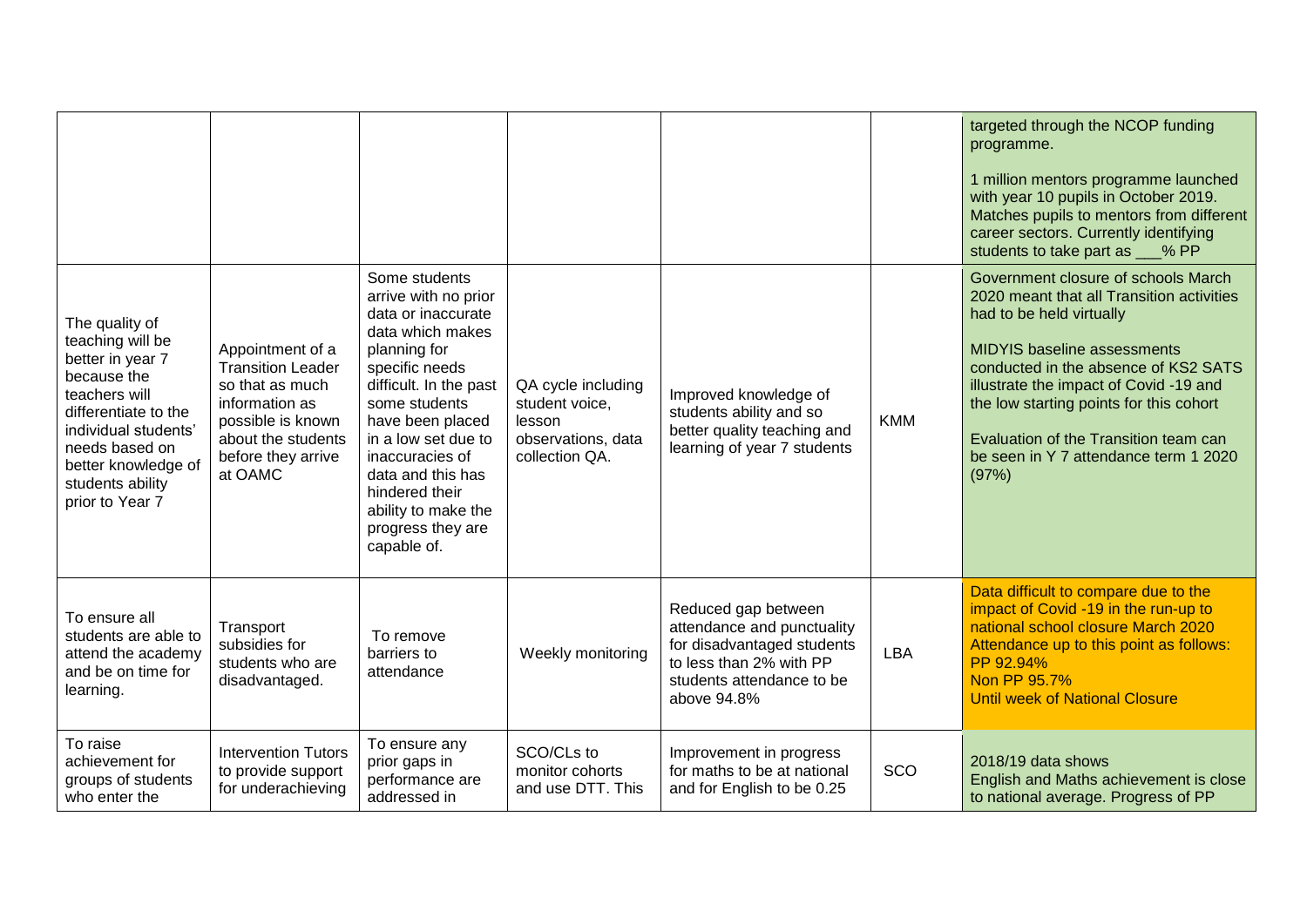| academy and are<br>at risk of<br>underachieving.                                                        | PP students in all<br>years                                                              | English and maths<br>leading to better<br>progress.                                                                                           | should be<br>monitored in RAP                                             |                                                                                                                 |                | students in both English and maths is<br>above national average, students who<br>received intervention from intervention<br>tutors improved their performance by<br>one grade.                                                                                                                                                                                                                                                                                                                              |
|---------------------------------------------------------------------------------------------------------|------------------------------------------------------------------------------------------|-----------------------------------------------------------------------------------------------------------------------------------------------|---------------------------------------------------------------------------|-----------------------------------------------------------------------------------------------------------------|----------------|-------------------------------------------------------------------------------------------------------------------------------------------------------------------------------------------------------------------------------------------------------------------------------------------------------------------------------------------------------------------------------------------------------------------------------------------------------------------------------------------------------------|
| To further raise<br>attainment of PP<br>students in EBACC<br>faculties.                                 | To equip middle<br>level leaders with<br>tools and<br>strategies to raise<br>achievement | PP performance in<br>Bucket two is<br>much lower than<br>their performance<br>across all other<br>subjects.                                   | Weekly line<br>management and<br>QA of data                               | Global bucket to rise further<br>to a P8 of zero                                                                | PMC/SLO        | CAGs show progress of students in<br>Ebacc subjects has improved.                                                                                                                                                                                                                                                                                                                                                                                                                                           |
| To ensure students<br>in receipt of PP can<br>access learning<br>during times of<br>financial hardship. | Food parcels and<br>uniform subsidies                                                    | May PP students<br>who are PA<br>indicate that this is<br>due to financial<br>barriers such as<br>no transport<br>money or uniform<br>issues. | Pastoral leaders to<br>monitor this and<br>implement support/             | To ensure students do not<br>miss significant amounts of<br>time in their education.                            | <b>GCH/MHA</b> | During March-July lockdown 150 food<br>parcels have been delivered to our<br>families. Additionally, Magic Breakfast<br>has continued to support our families<br>with the weekly delivery of breakfast<br>items for over 100 students helping to<br>ensure our families are fed<br>750+ FSM vouchers distributed with<br>additional academy vouchers being<br>delivered to those most in need, thus<br>ensuring our students are able to access<br>learning and combat 'holiday hunger'<br>during lockdown. |
| To improve PP<br>attendance to be at<br>95%                                                             | Service Level<br>Agreement for<br>EWO to target PA<br>pupil premium<br>students.         | This had a<br>significant impact<br>in the last<br>academic year to                                                                           | Weekly monitoring<br>and implementation<br>of the attendance<br>strategy. | Early intervention for PP<br>students to ensure they do<br>not become persistent<br>absentees. PA reduction for | LBA/JH         | Attendance of PP students 2019-March<br>2020 at 92.94%                                                                                                                                                                                                                                                                                                                                                                                                                                                      |